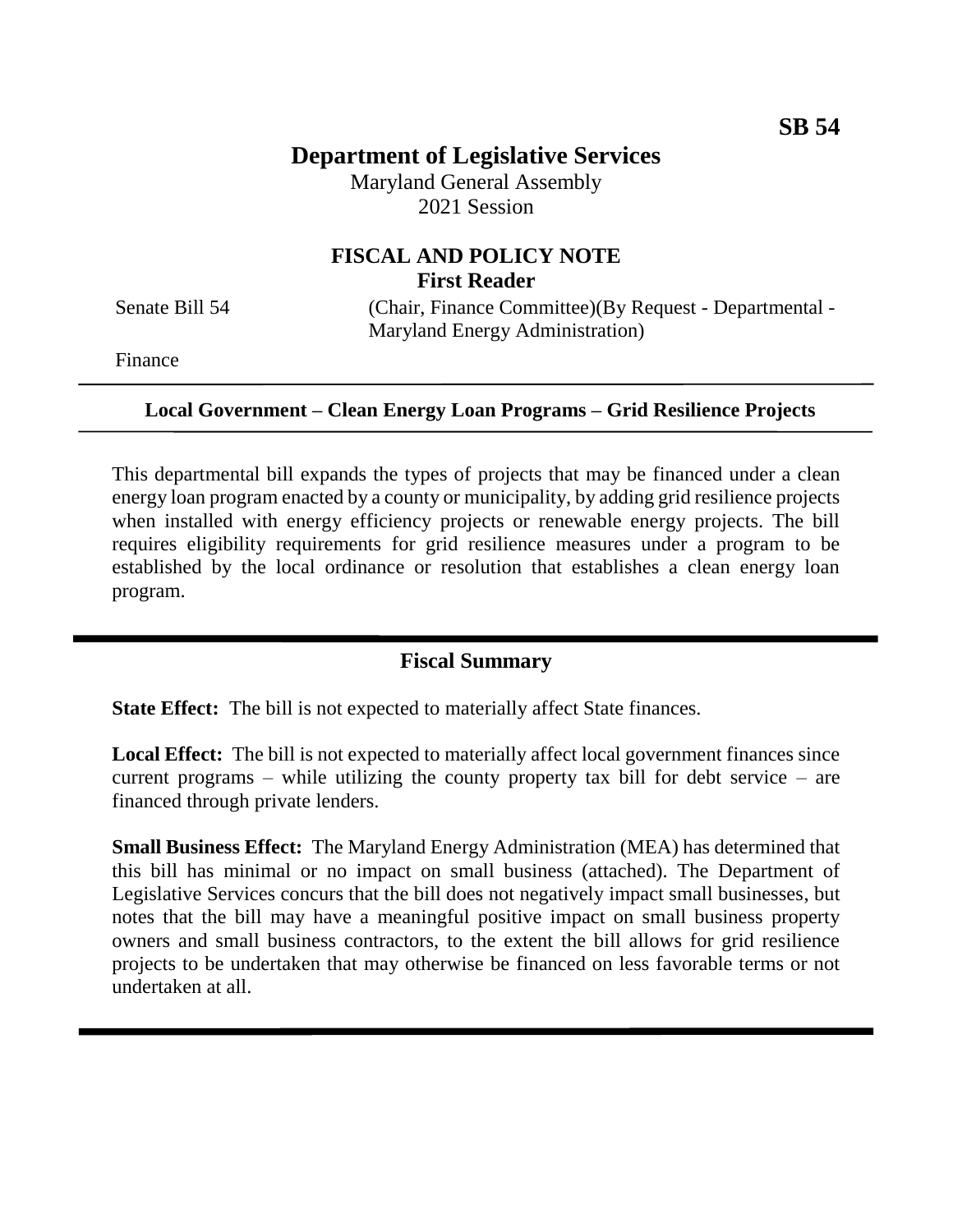## **Analysis**

**Current Law:** A county or municipality may enact an ordinance or a resolution to establish a clean energy loan program. The purpose of a program is to provide loans to residential property owners, including low-income residential property owners, and commercial property owners, to finance energy efficiency projects and renewable energy projects. A private lender may provide capital for a loan provided to a commercial property owner under the program. "Commercial property" is defined as real property that is (1) not designed principally or intended for human habitation or (2) used for human habitation and is improved by more than four single-family dwelling units.

A clean energy loan program must require a property owner to repay a loan under the program through a surcharge on the owner's property tax bill. A person who acquires property subject to a surcharge assumes the obligation to pay the surcharge. A county or municipality may not set a surcharge greater than an amount that allows the county or municipality to recover the costs associated with (1) issuing bonds to finance the loan and (2) administering the program. However, with respect to commercial property, with the express consent of any holder of a mortgage or deed of trust on a commercial property that is to be improved through a loan to the commercial property owner under the program:

- a county or municipality may collect loan payments owed to a private lender or to the county or the municipality for a loan to a commercial property owner, and costs associated with administering the program, through a surcharge on the property owners' property tax bill;
- an unpaid surcharge is, until paid, a lien on the real property on which it is imposed from the date it becomes payable; and
- specified statutory provisions that apply to a tax lien also apply to a lien created by an unpaid surcharge.

**Background:** MEA indicates that grid resilience projects facilitate the implementation of equipment that can improve energy efficiency and maximize the use of renewable energy projects while helping to improve the efficiency and operation of the electric grid. The projects include, but are not limited to, micro grids and energy storage. MEA indicates that grid resilience projects can also (1) provide electricity during outages; (2) reduce the number of customers without electricity after system events; and (3) reduce economic and productivity losses due to power outages.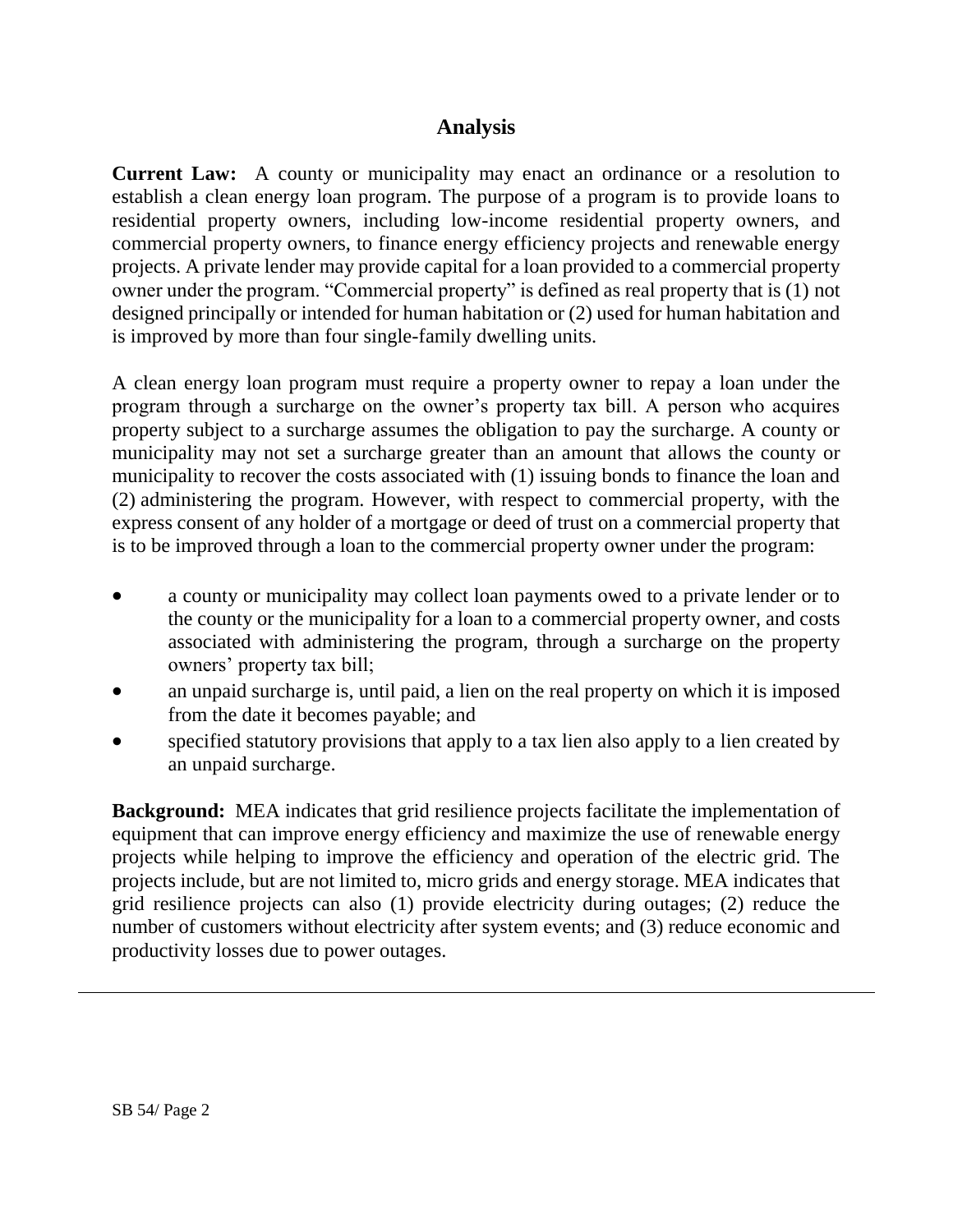## **Additional Information**

**Prior Introductions:** HB 853 of 2020 passed the House with amendments and was referred to the Senate Rules Committee, but no further action was taken.

**Designated Cross File:** None.

**Information Source(s):** Maryland Energy Administration; Anne Arundel, Baltimore, Charles, Frederick, and Somerset counties; City of Havre de Grace; Department of Legislative Services

**Fiscal Note History:** First Reader - January 15, 2021 rh/lgc

Analysis by: Scott D. Kennedy Direct Inquiries to:

(410) 946-5510 (301) 970-5510